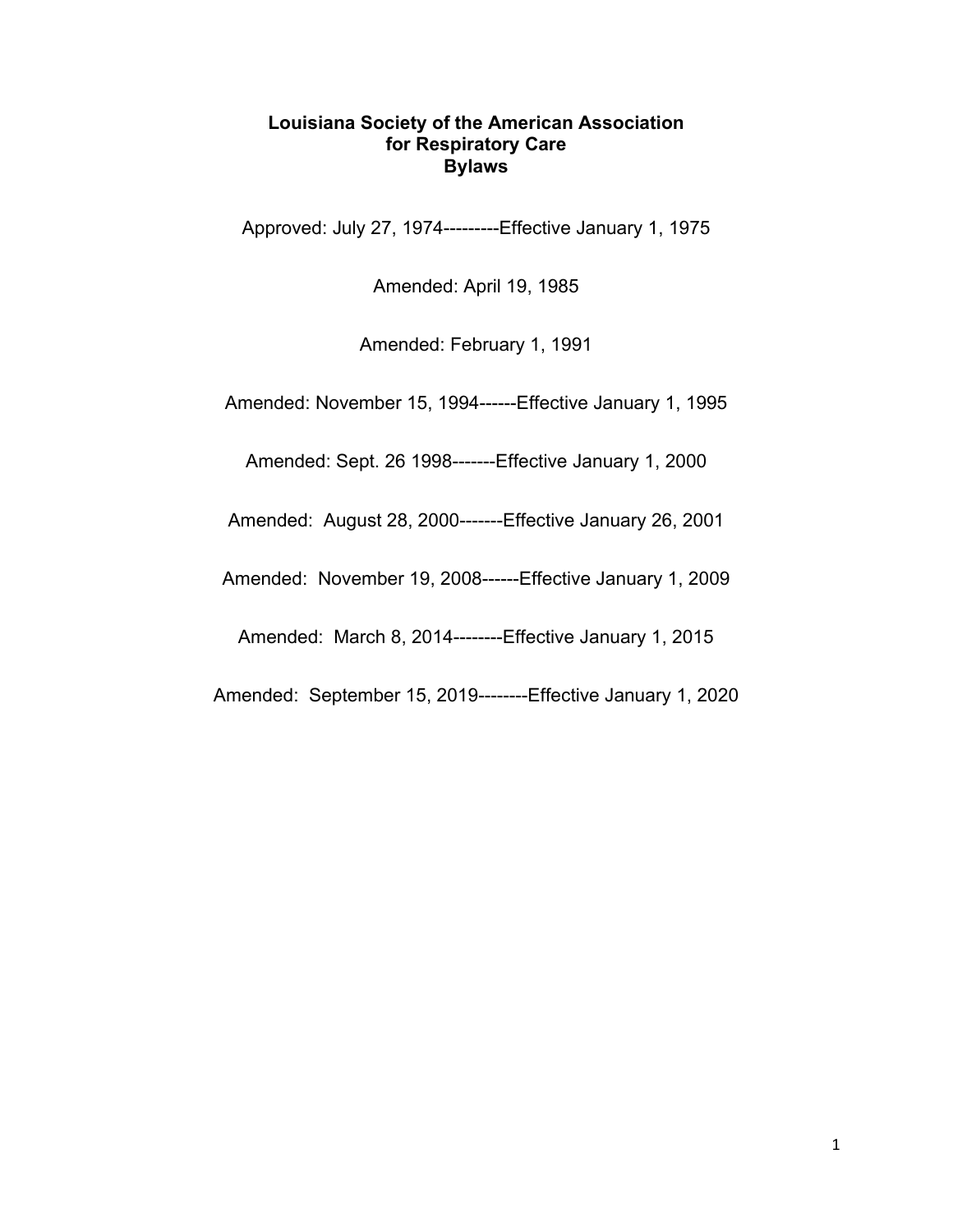### **ARTICLE I PREAMBLE**

This organization shall be known as the Louisiana Society for Respiratory Care, incorporated under the General Not-For-Profit Corporation Act of the State of Louisiana, hereinafter referred to as the "Society" or "LSRC". Articles of Incorporation are on file with the Secretary of State of Louisiana.

The Society shall be a chartered affiliate of the American Association for Respiratory Care, Incorporated, hereinafter referred to as the "Association" or " AARC", which is incorporated under the General Not-For-Profit Corporation Act of the State of Illinois.

## **ARTICLE II OBJECT**

LSRC Vision/Mission Statement:

The LSRC serves as a state and regional professional association for respiratory care. The LSRC will encourage, promote professional excellence, advance the science and practice of respiratory care, and serve as an advocate for patients, their families, the public, the profession and the respiratory therapist.

### **Section 1. Purpose**

The LSRC is formed:

- a. To encourage and develop regional educational programs for those persons interested in the field of Respiratory Care.
- b. To advance the science, technology, ethics, and art of Respiratory Care through regional institutes, meetings, lectures, and the preparation and maintenance of the website and other materials.
- c. Develop and maintain standards for the practice of respiratory care.
- d. To facilitate cooperation between Respiratory Care personnel and the medical profession, hospitals, service companies, industry, and other agencies within the State interested in Respiratory Care; except that this Society shall not commit any act which shall constitute unauthorized practice of medicine under the laws of the State of Illinois in which the parent Association is Incorporated, or any other state.
- e. To provide education of the general public in pulmonary health promotion and disease prevention.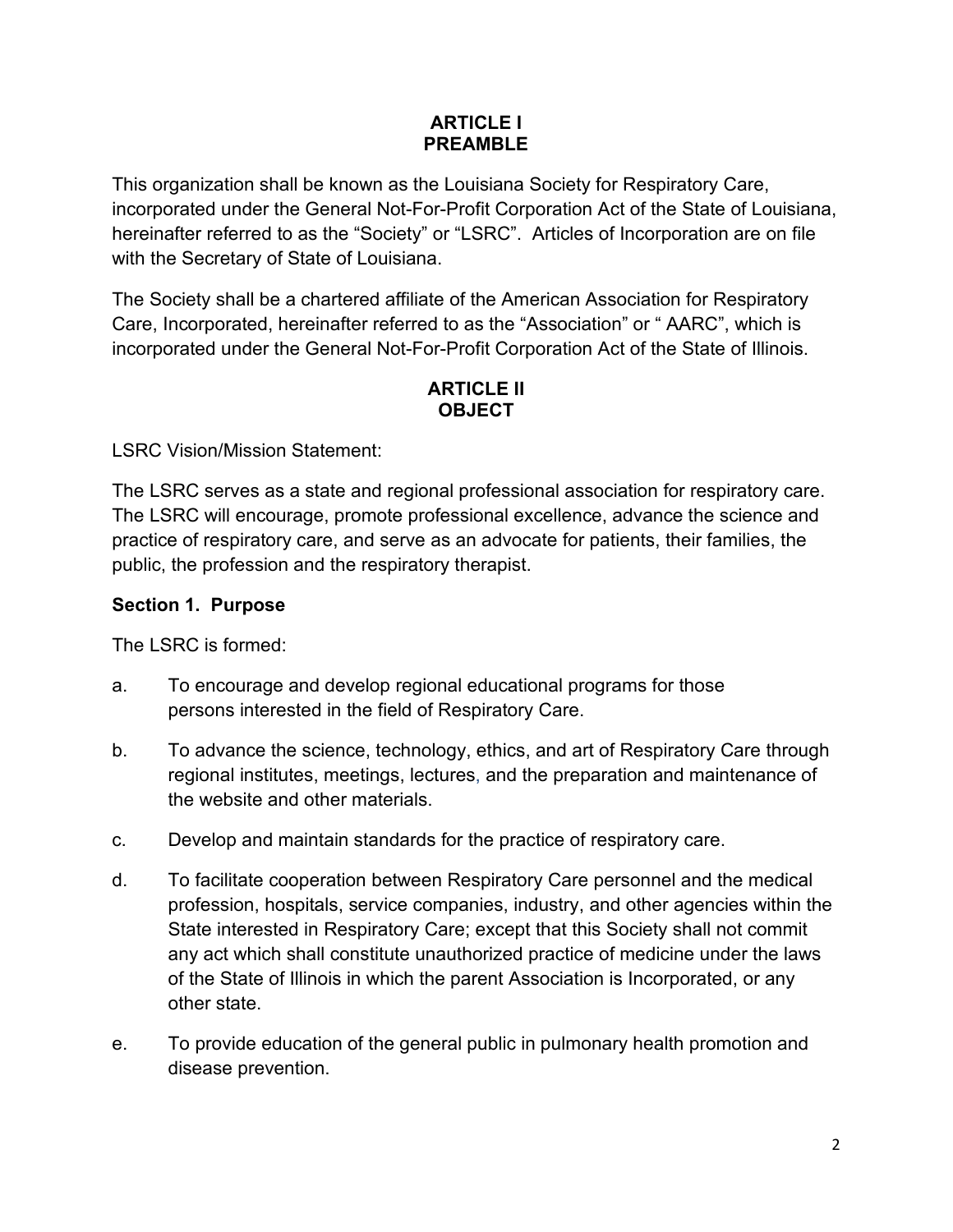### **Section 2. Intent**

- a. No part of the monies of the Society shall inure to the benefit of any private member or individual, nor shall the Society perform particular services for individual members thereof.
- b. The Board of Directors, hereinafter referred to as the "Board", shall provide fothe distribution of the funds, income, and property of the Society to charitable, educational, scientific, or religious corporations, organizations, community chests, foundations or other kindred institutions maintained and created for one or more of the foregoing purposes provided that at the time gifts or transfers to the payees or distributees are exempt from income taxation under the provisions of Section 501, 2055, and 2522 of the Internal Revenue Code, or any later or other sections of the Internal Revenue Code which amend or supersede the said sections.
- c. In the event of dissolution of this Society, whether voluntary or involuntary, all of its remaining assets shall be distributed in such a manner as the Board of Directors of this Society shall, by a majority vote, determine to be the best calculated to carry out the objectives and purposes of which the Society is formed. The distribution of funds, income, and property of this Society, upon dissolution, may be made available to any charitable, educational, scientific or religious corporations, organizations, community chests, foundations, or other kindred institutions maintained and created for one or more of the forgoing purposes, if at the time of distribution, the payee or distributee are then exempt from taxation under the provisions of Section 501, 2055, and 2522 of the Internal Revenue Code or any later or other sections of the Internal Revenue Code which amend or supersede the said Sections.
- d. The Society shall not commit any act which shall constitute the unauthorized practice of medicine under the laws of Louisiana or any other state.

#### **ARTICLE III. BOUNDARIES**

The area included within the boundaries of this Society shall be the boundaries of the State of Louisiana.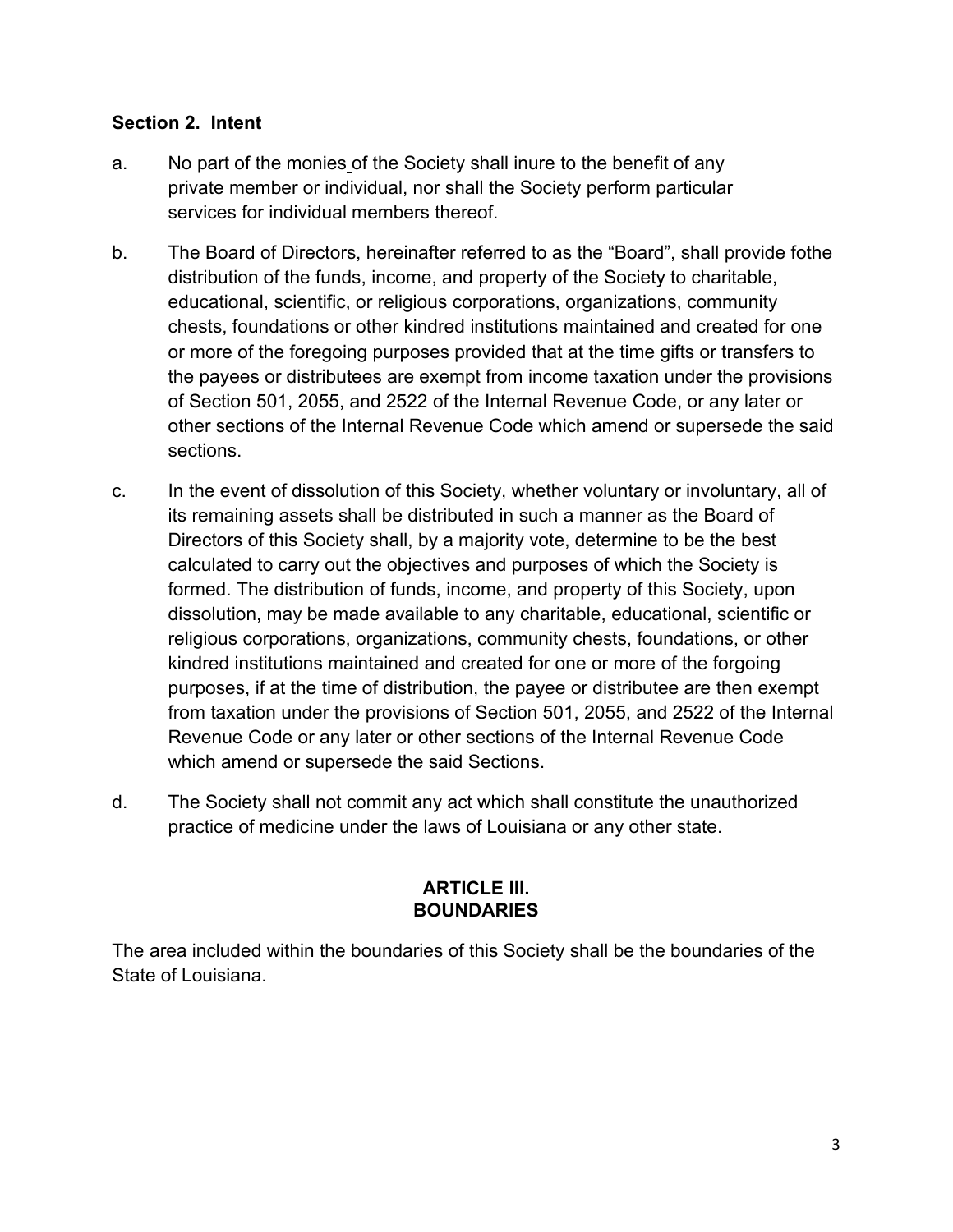#### **ARTICLE IV MEMBERSHIP**

### **Section 1. Classes**

The membership of this Society shall include three classes: Active Member, Associate Member, and Special Member, as defined by the AARC Bylaws.

### **Section 2. Eligibility and Classification**

- a. Membership eligibility and classification shall be established in accordance with Article III of the AARC Bylaws.
- b. Only members in good standing of the AARC shall be members of this Society with the exception that the AARC Board of Directors may confer Honorary or Life Membership.

### **Section 3. Annual Registration**

Each Society member must annually reassert AARC membership by whatever means the AARC Board of Directors deems appropriate.

Section 4. Privileges

- a. Active members and Active Life members in good standing shall be entitled to all the rights and privileges of membership in the Society, including the right to vote, hold office, hold committee chairmanships, committee memberships, and serve as Delegate to the Association.
- b. All Associate member classifications and Special member classifications in good standing shall be entitled to all the rights and privileges of membership of the Society except the right to vote, hold office, hold committee chairmanships, and serve as Delegate to the Association.

### Section 5. Ethics

If the conduct of any member shall appear to be in violation of the Articles of Incorporation, Bylaws, policies or procedures adopted by the Society, or shall appear to be prejudicial to the Society's interest, such members may be reprimanded, suspended, or expelled in accordance with the procedures as set forth in the LSRC policy and procedures.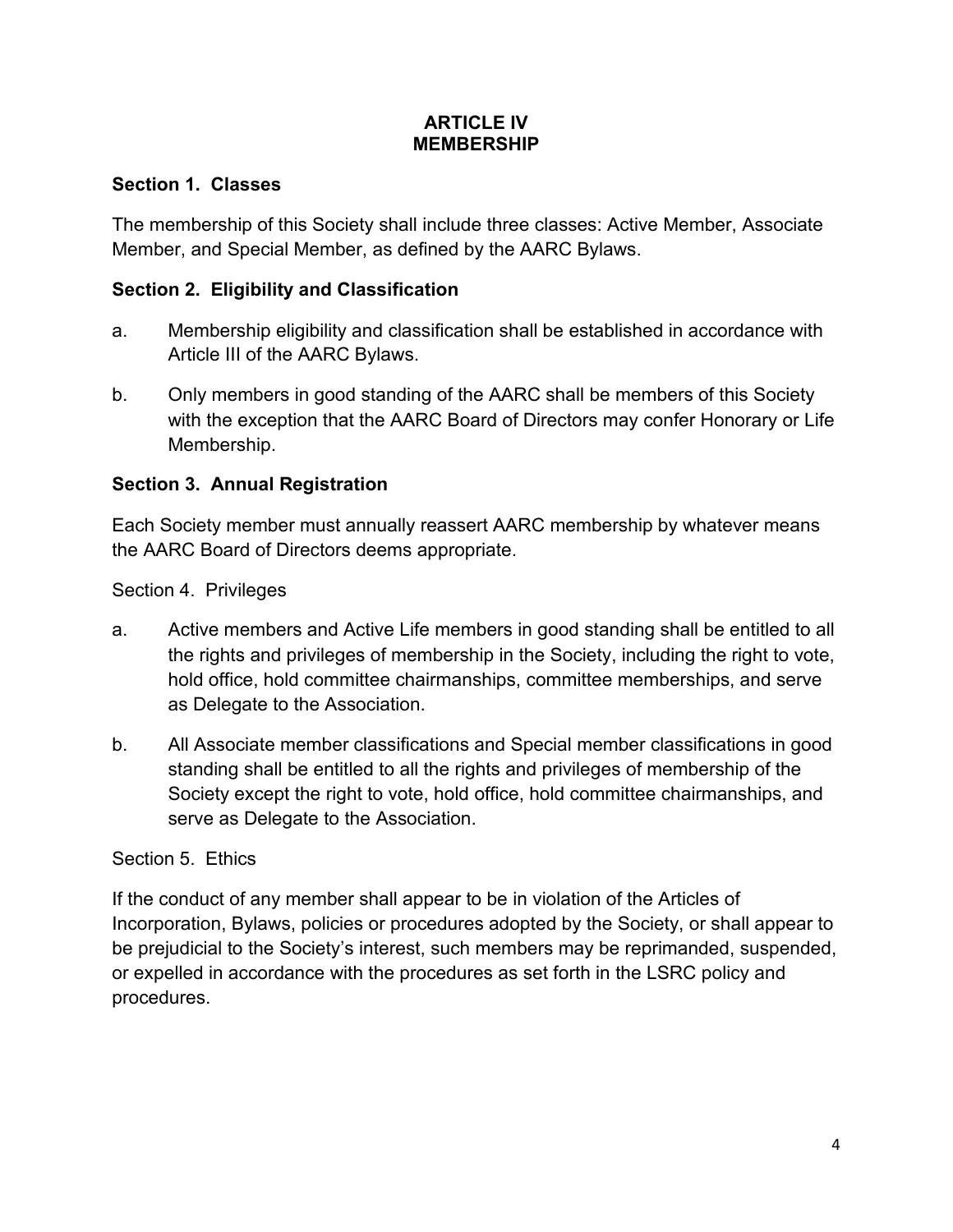#### **ARTICLE V OFFICERS AND DIRECTORS**

### **Section 1. Officers**

The officers of the Society shall consist of: President, President-Elect, Immediate Past President, Vice-President, Secretary, and Treasurer.

### **Section 2. Directors-at-Large**

- a. There shall be four (4) Directors-at-Large. Two (2) Directors-at-Large shall be elected every two years and such others as necessary in order to fill existing vacancies.
- b. When multiple vacancies are being filled, the member with the most votes shall fill the longest term, the member with the second highest number of votes shall fill the next longest term, and so on according to the number of votes received.

### **Section 3. Chapter Representation**

Each Chapter shall be represented on the Board of Directors by the Chapter President.

### **Section 4. Term of Office**

- a. The term of office for Society Officers shall be for two (2) year term. The term shall begin immediately following the Annual Business Meeting following their election.
- b. The President-Elect shall serve one (1) year until the next Annual Business Meeting and then shall accede to the President for a (2) year term.
- c. The President shall accede to the Immediate Past President for a one (1) year term.
- d. The President-Elect and Immediate Past President shall not serve more than a one (1) year term in the same office.
- e. The term of office for Directors-at-Large shall begin immediately following the Annual Business Meeting following their election and shall be for a four year term.

## **Section 5. Vacancies in Office**

a. In the event of a vacancy in the Office of President, the President-Elect shall become acting President to serve the unexpired term and shall serve the successive term as President.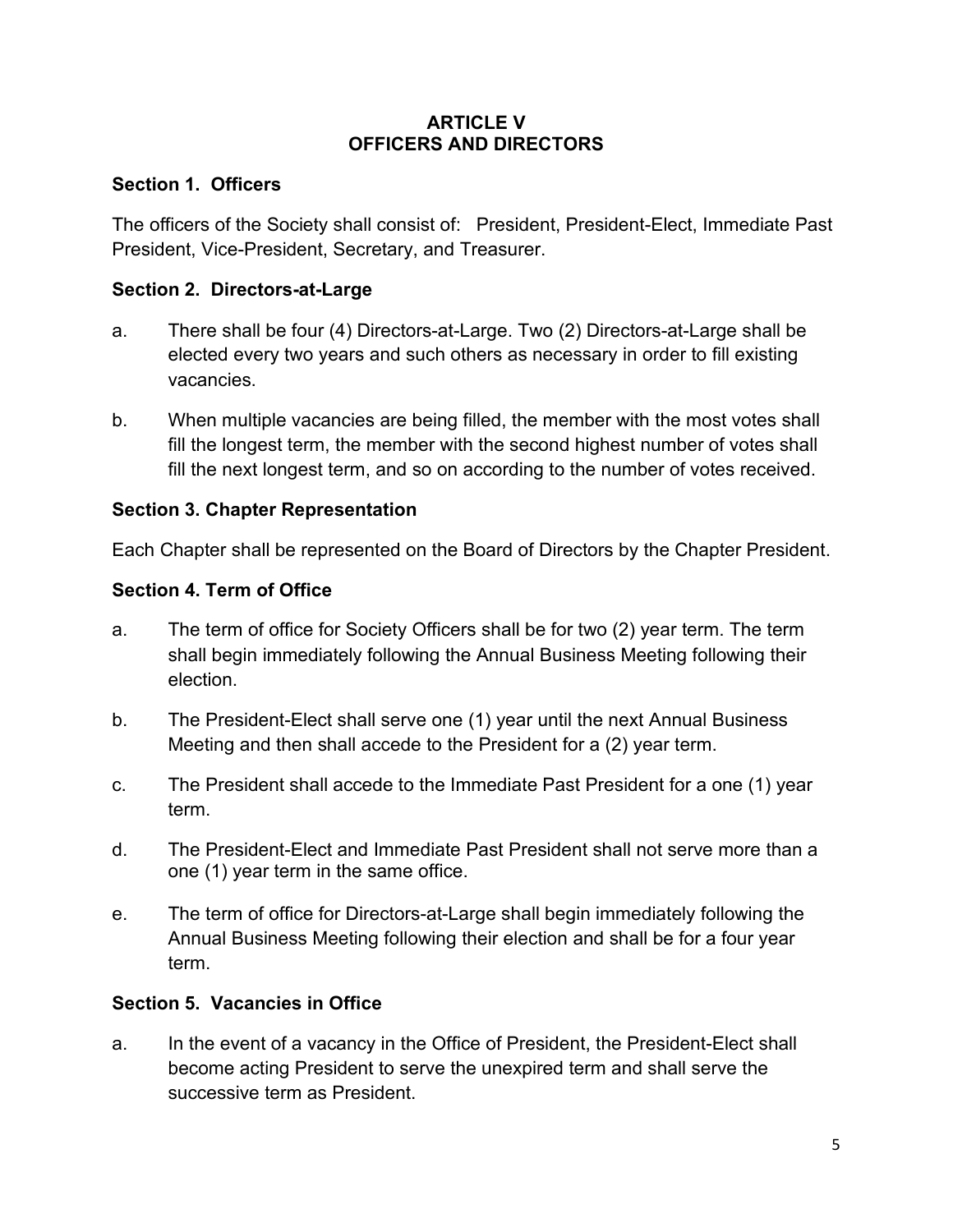- b. In the event of a vacancy in the office of President-Elect, due to resignation or inability to perform duties, the Vice-President shall assume the duties, but not the office of, President-Elect and shall also continue to serve as the Vice-President until the next meeting of the Board of Directors at which time the Board shall elect a qualified member to fill the vacancy. This individual shall serve the remainder of the term as President-Elect and then accede to President for a regular term as if elected by the membership.
- c. In the event of a vacancy in the office of Vice President, Treasurer, or Secretary, the Board of Directors shall elect a qualified member to fill the vacancy until the Annual Business Meeting following the next election.
- d. In the event of a vacancy in the office of Immediate Past-President, that office shall remain vacant until filled by the normal process of Presidential succession.

## **Section 6. Duties of Officers**

### a. **President**

The President shall be the chief executive officer of the Society. The President shall preside at the Annual Business Meeting and all meetings of the Board of Directors and present an annual report of the Society; prepare an agenda for the Annual Business Meeting and submit it to the membership via the LSRC website not fewer than thirty (30) days prior to such a meeting in accordance with these Bylaws; prepare an agenda for each meeting of the Board of Directors and submit it to the members of the Board of Directors not fewer than fifteen (15) days prior to such meeting; appoint standing and special committees subject to the approval of the Board of Directors; and present an annual report of the Society's activities to the Board of Directors and the membership.

The President shall automatically become and serve in the office of Immediate Past President following the completion of their two-year term and perform such duties as assigned by the President with voting privileges.

### b. **President-Elect**

The President-Elect shall become acting President and shall assume the duties of the President in the event of the President's absence, resignation, or disability; and shall perform such other duties as shall be assigned by the President, the Board of Directors, or elsewhere by these Bylaws.

The President-Elect shall serve as Chair of the Nominations and Elections Committee.

The President-Elect shall be a one-year term.

### c. **Vice-President**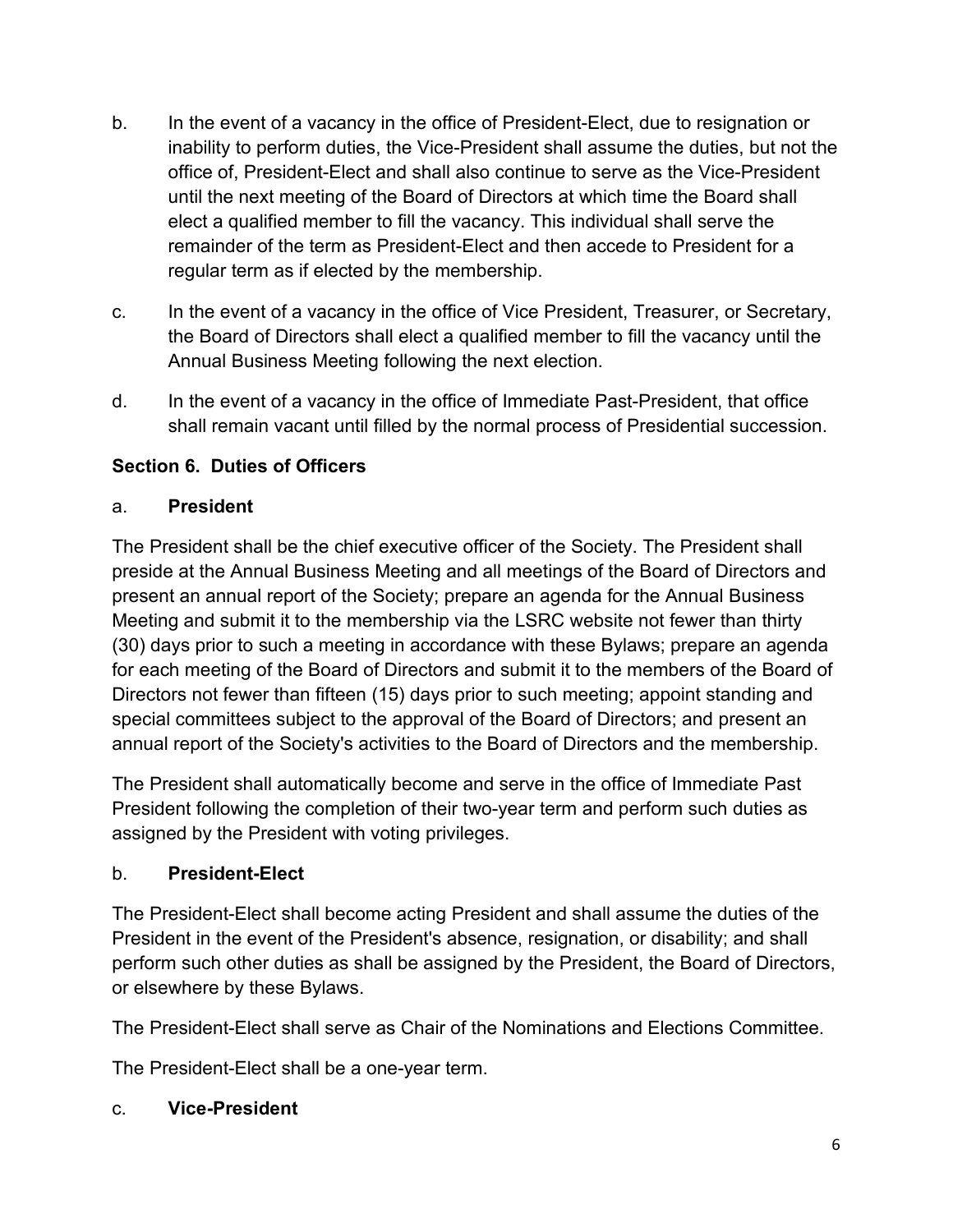The Vice-President shall assume the duties but not the office of the President-Elect in the event of the President-Elect's absence, resignation, or disability; and will continue to carry out the duties of the Vice-President.

# d. **Treasurer**

The Treasurer shall have charge of all funds and securities of the Society; endorsing checks, notes, or other orders for payment of bills; disbursing funds as authorized by the Board of Directors and/or in accordance with the adopted budget; depositing funds as the Board of Directors may designate.

The Treasurer shall see that full and accurate accounts are kept, submit quarterly trial balances to the Executive Committee; make a written financial report to each meeting of the Board of Directors.

At the expense of the Society, the Treasurer and all other signatories of Society (not Chapter/Committee) checks shall be bonded in an amount determined by the Board of Directors.

The outgoing Treasurer shall automatically become Immediate Past Treasurer as a non-voting member of the BOD in order to insure smooth transition of all Society finances. Immediate Past Treasurer may hold another concurrent office. The Treasurer, the President, Immediate Past President, or the President-Elect shall be included on all Society financial institutes' signature cards.. All debt to accounts will require two signatures.

# e. **Secretary**

The Secretary shall have charge of keeping the minutes of the regular meetings of the Board of Directors, the Annual Business Meeting, and meetings of the Executive Committee; executing the general correspondence; and in general, performing all duties as from time to time shall be assigned by the President or the Board of Directors.

# f. **Immediate Past President**

The Immediate Past President shall serve on the Executive Committee with voting privileges and assist in formulation of the LSRC annual budget and serve on the Legislative Committee.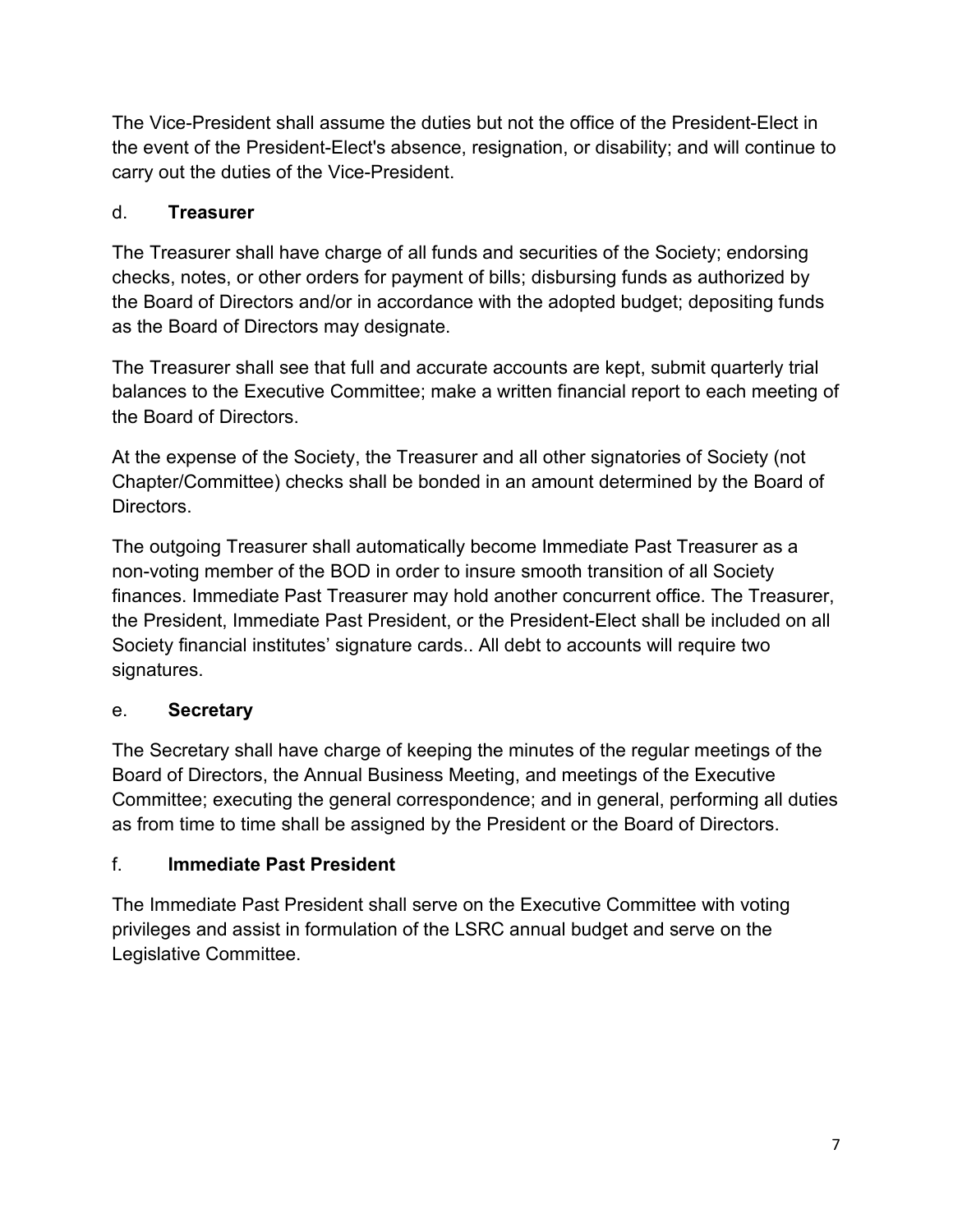#### **ARTICLE VI BOARD OF DIRECTORS**

#### **Section 1. Composition and Powers**

- a. The executive government of this Society shall be invested in a Board of Directors of no fewer than twelve (12) members and no more twenty (20) voting members consisting of the Officers, Delegates, and Directors-at-large (as defined in Article V, Sections 1 & 2) and the President of each chapter (as defined in Article XII).
- b. The President shall be Chairperson and presiding officer of the Board of Directors and the Executive Committee. The President shall invite in writing such individuals to the meetings of the Board of Directors as deemed necessary, with the privilege of voice but not vote.
- c. The Board of Directors shall have the power to declare an office vacant by a twothirds (2/3) vote, upon refusal or neglect of any member of the Board of Directors to perform the duties of that office, or for any conduct deemed prejudicial to the Society. Written notice shall be given to the member that the office has been declared vacant.
- d. The Society's Medical Director and Immediate Past Treasurer shall be non-voting members of the Board of Directors.
- e. No Board of Directors member may hold concurrent Board of Directors-level elective offices. This limitation does not preclude Board of Directors members from holding chapter offices other than Chapter President.

#### **Section 2. Duties**

- a. Supervise all business and activities of the Society within the limitations of these Bylaws.
- b. Adopt and rescind standing rules of the Society.
- c. Determine remuneration, stipends, and the amount of membership dues for the following year, and other related matters, after consideration of the budget.
- d. Receive and act upon the reports and recommendations of the special and standing committees.
- e. Perform such other duties as may be appropriate for the management of the Society.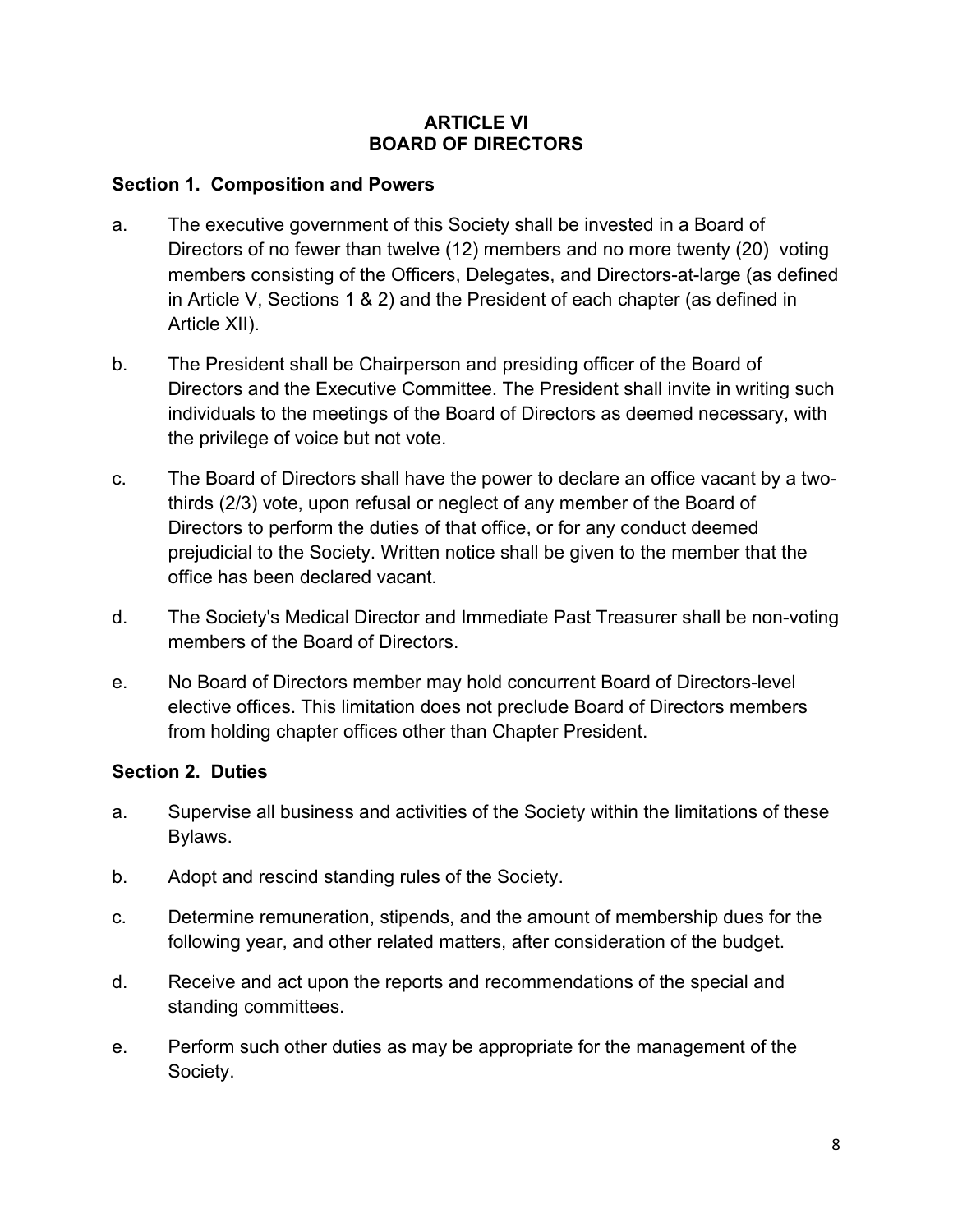### **Section 3. Vacancies**

- a. Any vacancy that occurs for a Board Member At Large shall be filled by qualified members elected by the Board of Directors. Individuals so elected shall serve until the Annual Business Meeting following the next election.
- b. In the event of a vacancy among the Chapter Presidents, the respective Chapter(s) shall fill the vacancy through their defined ascendancy process. This individual must be eligible to be a member of the Society's Board of Directors. In the event the chapter fails to name a replacement, the Board of Directors shall appoint a qualified member.

## **Section 4. Meetings**

- a. The Board of Directors shall meet as part of the Annual Business Meeting of the Society and shall not hold fewer than two (2) regular and separate additional meetings during the calendar year. The planned dates and locations of these additional meetings shall be presented at the Annual Business Meeting. In the event of an emergency or unexpected circumstances, the date and location of these additional meetings may be changed, provided the members of the Board of Directors are given at least fifteen (15) days notice of the new date and location; or the business of the scheduled meeting may be conducted by mail vote in accordance with Section 5 of this Article.
- b. Special meetings of the Board of Directors shall be called by the President at such times as the business of the Society shall require, or upon written request of three (3) members of the Board of Directors filed with the President and Secretary of the Society.
- c. Meetings of the Board of Directors may be in person, by telephone, videoconference or other electronic means as shall be determined by the Board of Directors.
- d. A majority of the voting members of the Board of Directors shall constitute a quorum at any meeting.

## **Section 5. Vote of Membership**

Whenever, in the judgment of the Board of Directors, it is necessary to present any business to the membership, prior to the next Annual Business Meeting, the Board of Directors may, unless otherwise required by these Bylaws, instruct the Elections Committee to conduct a vote of the membership. Such votes shall require approval of a majority of the valid votes received within thirty (30) calendar days after the date of such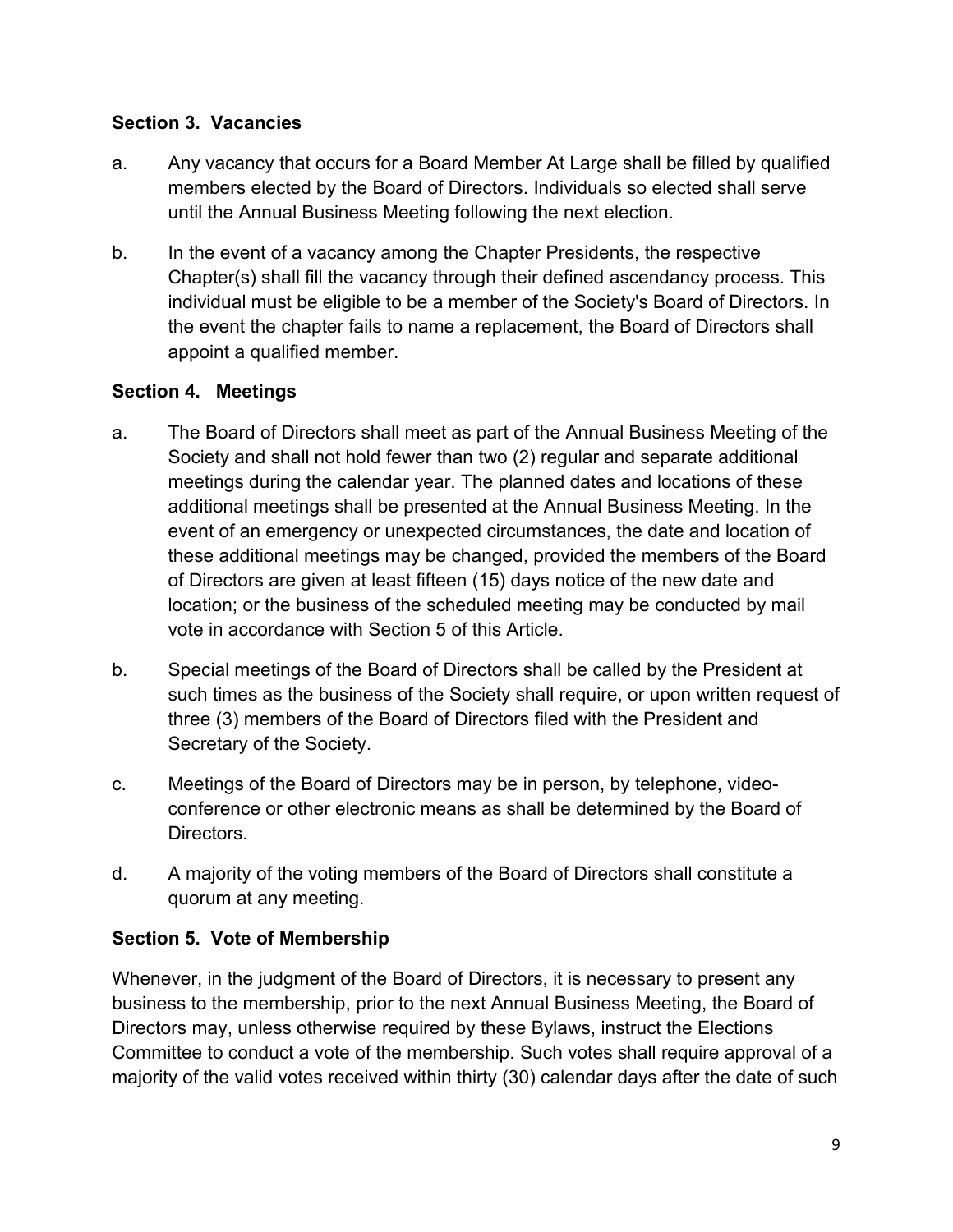submission to the membership. The result of the vote shall control the action of the Society.

### **ARTICLE VII ANNUAL BUSINESS MEETING**

### **Section 1. Date and Place**

- a. The Society shall hold an Annual Business Meeting within sixty (60) days following the end of each calendar year.
- b. The date and place of the Annual Business Meeting shall be decided in advance by the Board of Directors. In the event of a major emergency, the Board of Directors shall cancel the scheduled meeting, set a new date and place if feasible, or conduct the business of the meeting provided the material is sent in the same words to the voting membership.

## **Section 2. Purpose**

The Annual Business Meeting shall be for the purpose of installation of the new Board of Directors, receiving reports of officers and committees, and for other business brought by the President.

## **Section 3. Notification**

Written notice of the time and place of the Annual Business Meeting shall be sent to all members of the Society not less than five (5) calendar days nor more than forty (40) calendar days prior to the meeting. An agenda for the Annual Business Meeting shall be sent to all members not fewer than thirty (30) calendar days prior to the meeting.

#### **ARTICLE VIII SOCIETY DELEGATES TO THE AARC HOUSE OF DELEGATES**

### **Section 1. Election**

- a. Delegates of this Society to the House of Delegates of the AARC shall be elected as specified in Article VII of the AARC Bylaws.
- b. To be nominated for the position of Delegate from this Society the nominee must attend a minimum of 75% of all Society Board of Directors meetings for two years prior to their vying for said position.
- c. The Society's delegation will consist of up to three delegates, one of whom may be the President. If the President selects a designee, he or she must be a member elected by the entire membership of the LSRC. For the other members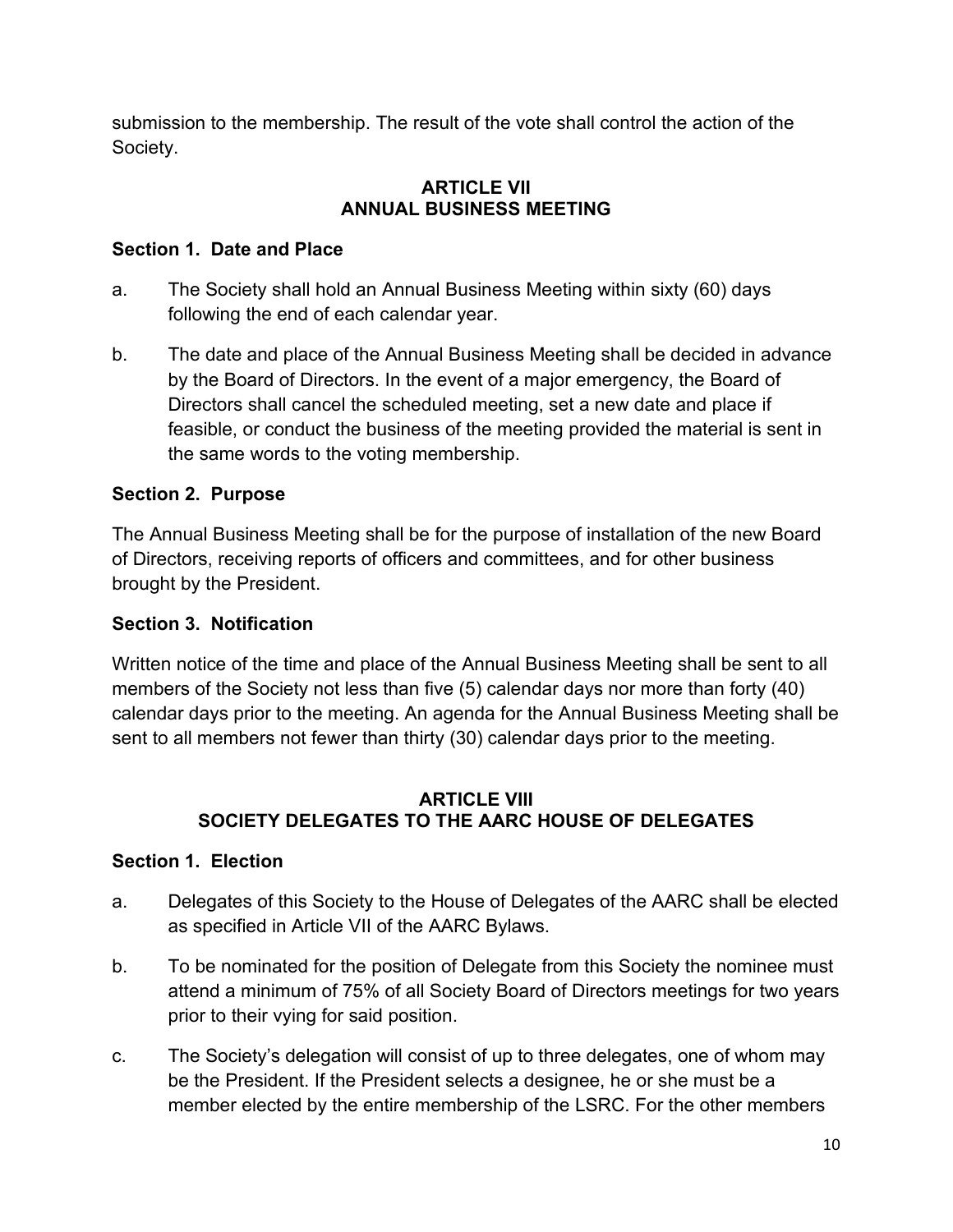of the delegation, one will be elected every two years for a four-year term. The delegates will be limited to five consecutive terms.

# **Section 2. Duties**

The duties of the Delegates shall be as specified in the Bylaws of the AARC (ARTICLE VII, Section 3c).

# **Section 3. Voting Board Member**

The Delegates shall be voting members of the Society Board of Directors.

## **Section 4. Multiple Offices**

Elected Delegates may not hold concurrent elective offices.

# **Section 5. Vacancy**

- a In the event of a vacancy in the position of Delegate, the Board of Directors may designate a qualified member to fill the role, but not the office of, Delegate until the next election.
- b. The President may be designated to attend the House of Delegates in the place of any of the Delegates if they are unable to attend. In the event the President is seated in place of the 3rd or 4th year Delegate the1st or 2nd year delegate shall be the lead member of the delegation.

### **ARTICLE IX PRESIDENT'S COUNCIL**

- a. The President's Council shall be composed of those individuals who served a full term as Past President of the Society.
- b. The President's Council shall serve as an advisory body to the Board of Directors and perform other duties as assigned by the Board of Directors.
- c. The President's Council shall meet annually and elect a Chair from its membership.
- d. The Chair of the President's Council shall preside at meetings of the Council, and shall serve as a non-voting member of the Board of Directors.
- e. The President's Council may appoint committees as necessary to complete all its duties.
- f. In the event of a vacancy of the Chair, the vacancy shall be filled according to the procedure defined by the Society.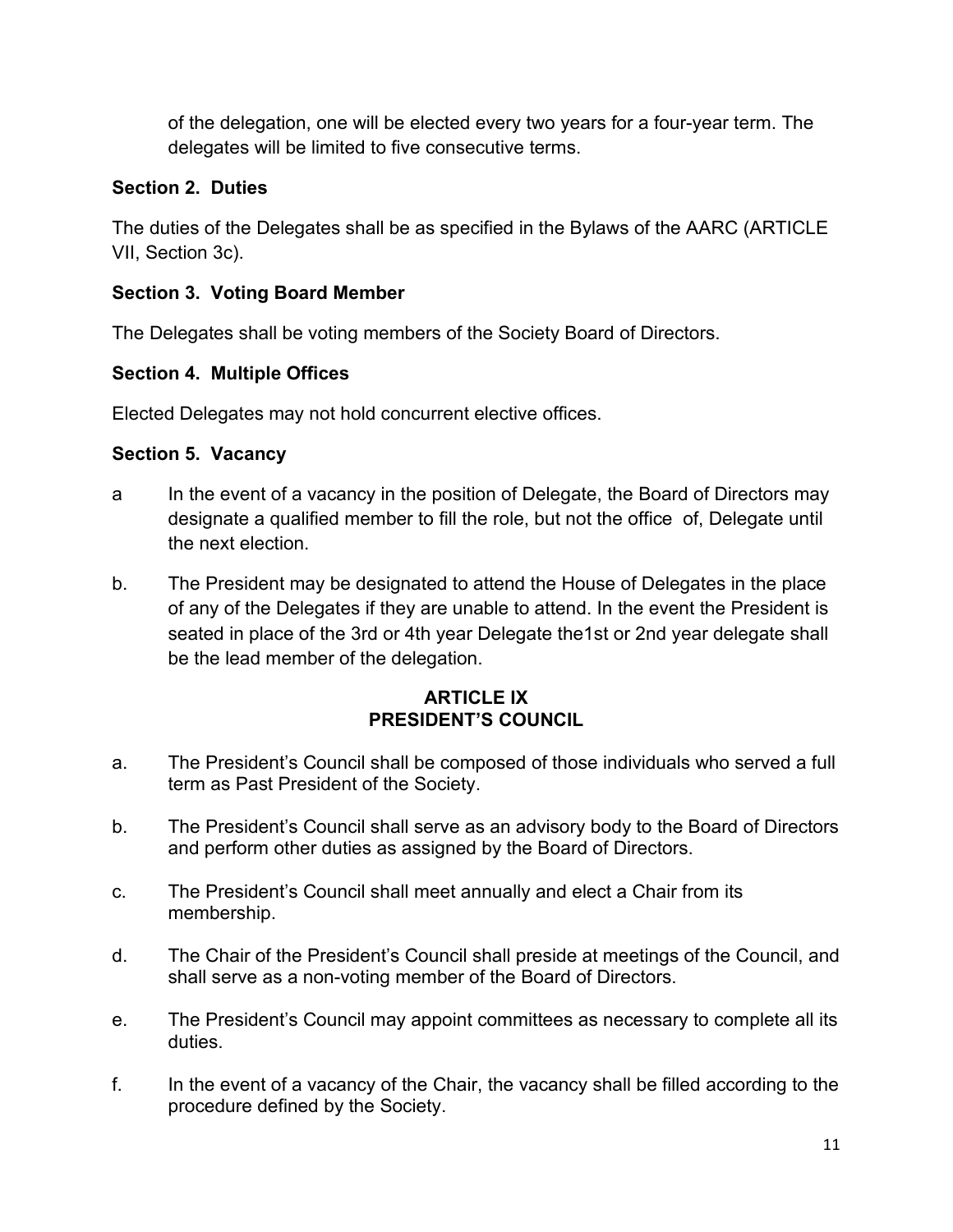#### **ARTICLE X COMMITTEES**

## **Section 1. Executive Committee**

The Executive Committee of the Board of Directors shall consist of the President, President-Elect, Vice-President, Immediate Past-President, Secretary, Treasurer and Immediate Past Treasurer. The Immediate Past Treasurer is a non-voting member. The Executive Committee shall have the power to act for the Board of Directors and such action shall be subject to ratification by the Board at its next meeting. The Executive Committee shall also function as the Budget and Audit Committee.

# **Section 2. Standing Committees**

The members of the following standing committees shall be appointed by the President, subject to the approval of the Board of Directors, to serve for a term of two (2) years.

- a. Membership
- b. Budget / Audit
- c. Nominations / Elections
- d. Judicial Committee
- e. Education
	- 1. Program
	- 2. Scholarship
	- 3. Pelican Bowl
	- 4. Awards
		- (a) Pioneer Award
		- (b) Award for Excellence
		- (c) Other Awards
- f. Bylaws / Policy & Procedure
- g. Public Relations
	- 1. Communication / Relations
	- 2. Chapter Affairs
	- 3. Hospital of the Year Award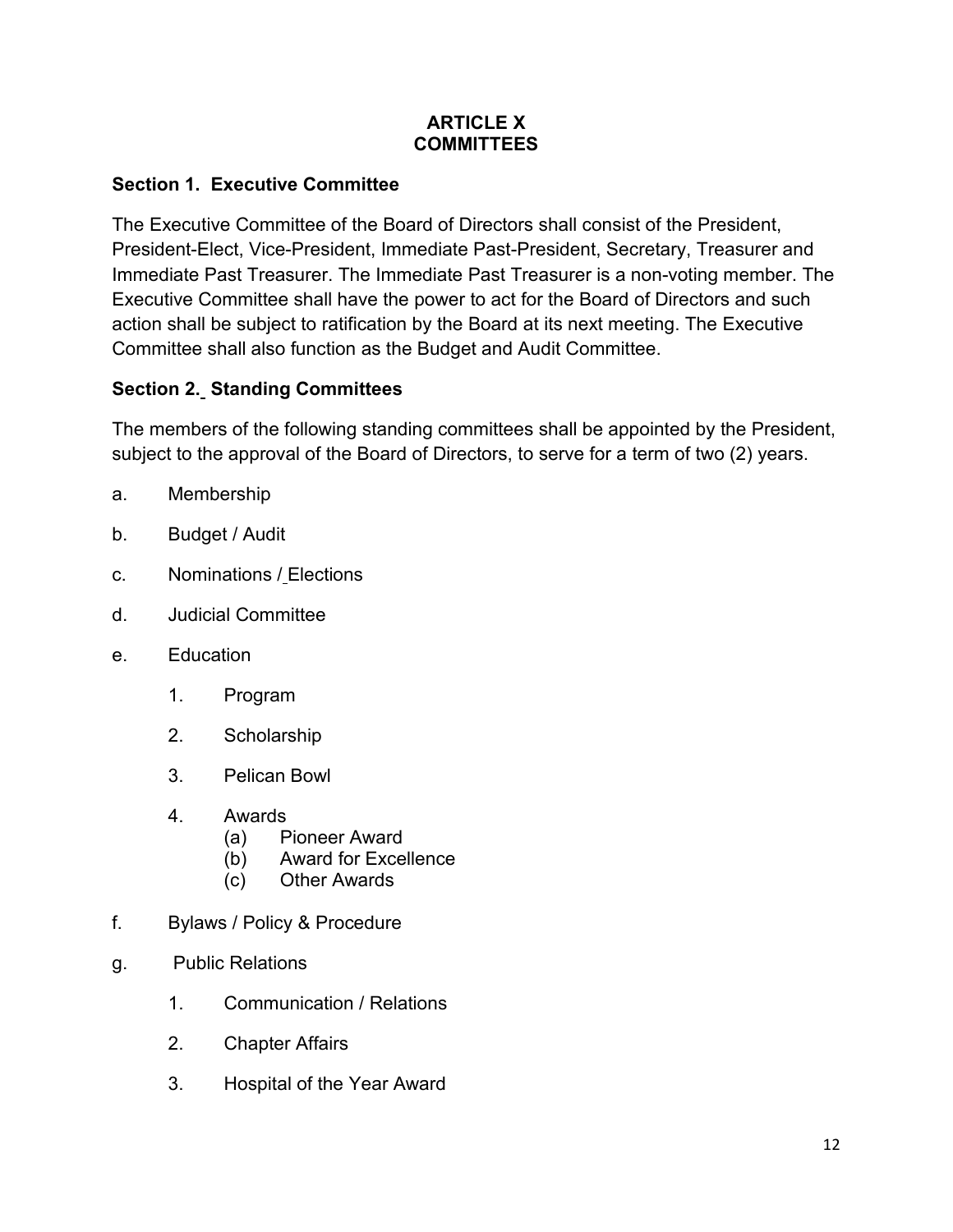### h. Legislative

- 1. PACT
- i. Fundraising

## **Section 3. Special Committees and Other Appointments**

Special committees may be appointed by the President to carry out specific tasks.

## **Section 4. Committee Chairperson's Duties**

- a. The chairperson of each committee shall confer promptly with the members of the committee on work assignments. If a committee has written policies or procedures they will be reviewed and approved by the BOD annually.
- b. The chairperson of each committee may recommend prospective committee members to the President. When possible, the chairperson of the previous year shall serve as a member of the new committee. The chairperson shall submit a written report to the President and Secretary of the Society at each Board of Directors meeting.
- c. Nonmembers or physician members may be appointed as consultants to committees.
- d. Each committee chairperson requiring operating expenses shall submit a budget for the next fiscal year to the Budget and Audit Committee at least sixty (60) days prior to the Annual Business Meeting.

### **ARTICLE XI DUTIES OF COMMITTEES**

## **Section 1. Membership Committee**

- a. This Committee shall consist of one (1) member of the Board of Directors and one (1) member from each chapter.
- b. This Committee shall encourage recruitment and retention of applicants for membership in the AARC and report to the Membership Committee of the AARC as required by the AARC Bylaws.

## **Section 2. Budget and Audit Committee**

a. This Committee shall be composed of the Executive Committee and the Medical Advisor(s).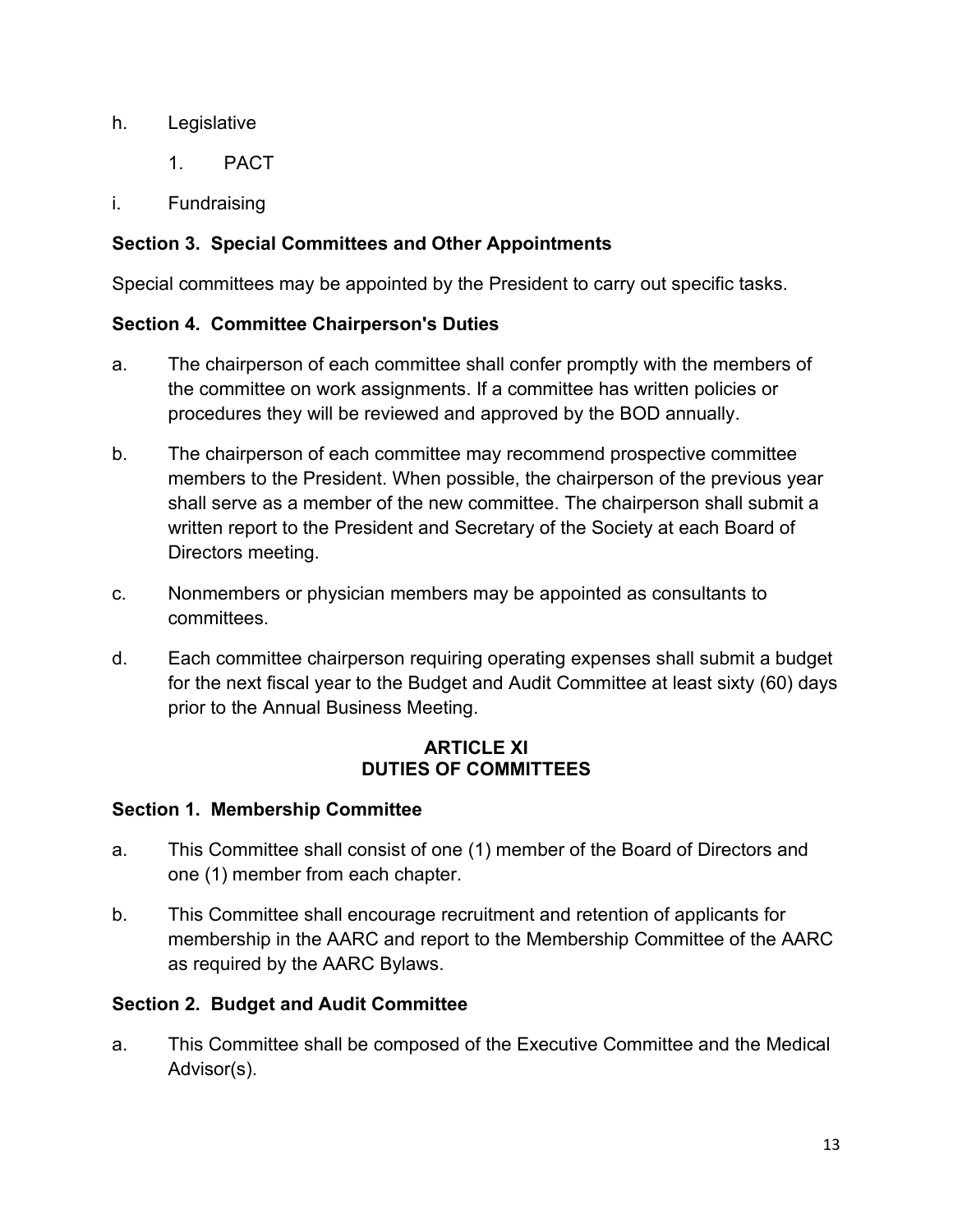b. The Budget and Audit Committee proposes an annual budget for approval by the Board of Directors. The budget shall then be submitted to the Society website for publication at prior to the Annual Business Meeting.

### **Section 3. Nominations / Elections Committee**

- a. This Committee shall be chaired by the President and shall consist of at least five (5) voting members of the Society who shall serve for a term of one (1) year.
- b. No member of this Committee is eligible to be placed on a Society ballot during their term on the Committee, although they will remain eligible to run for chapter offices, other than Chapter President. Members of the Board of Directors may be on, or chair, the Nominations/Elections Committee provided they are not in the final year of their term or are willing to decline all nominations for the year (s) they serve on this Committee.
- c. The duties of the Nominations and Elections Committee are:
	- 1. Solicit nominations from the membership and determine the eligibility for each office.
	- 2. Prepare a slate of qualified nominees and submit to the Board of Directors for their review and approval.
	- 3. Collect the required biographical information from the nominees, which is to be included on the ballot.
	- 4. Prepare and verify ballots and validate election results for all elections held during the calendar year.
	- 5. Notify the various candidates of the results of the election. If the Chair is unable to reach any of the candidates, the President of the Society shall be notified immediately.
	- 6. These obligations shall be accomplished in accordance with the time frames as defined in the Society Policy.

## **Section 4. Judicial Committee**

a. This Committee shall consist of five (5) members and will be chaired by a member of the Executive Committee

b. The Judicial Committee shall serve as an impartial body to investigate, deliberate, and render decisions on matters referred to it for consideration and determination.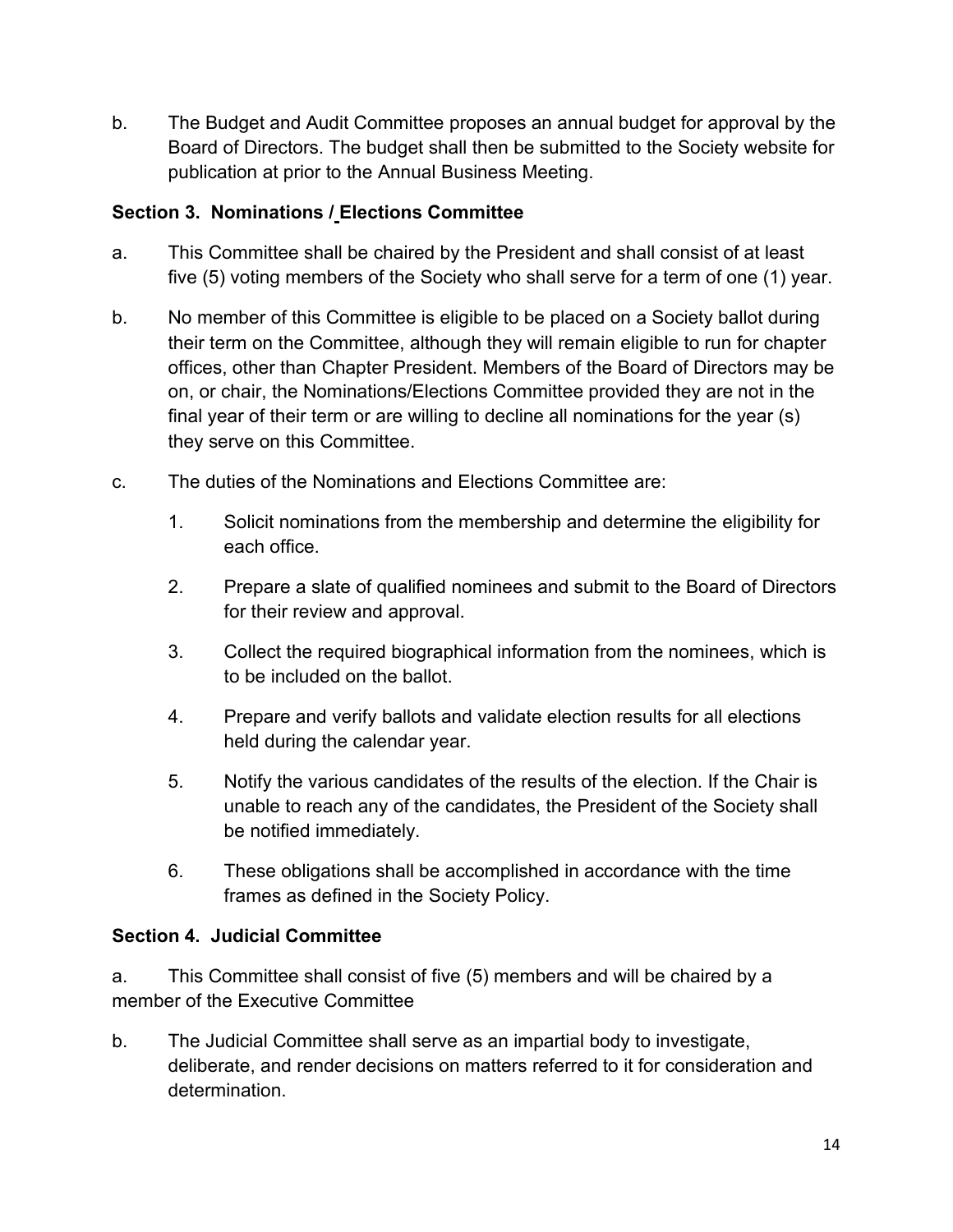### **Section 5. Education Committee**

a. This Committee shall consist of at least six (6) members and be so constructed as to provide experienced members for program and education planning.

#### **Section 6. Bylaws Committee**

- a. This Committee shall consist of three (3) members, one (1) of whom shall be a Past-President, with one (1) member being appointed annually for a three (3) year term, except as is necessary to establish and maintain this rotation.
- b. The Committee shall receive and prepare all amendments to the Bylaws for submission to the Board of Directors. The Committee may also initiate such amendments for submission to the Board of Directors.

#### **Section 7. Public Relations**

a. The Public Relations Committee shall concern itself with the activities of the Society in relation to the public, hospitals, and other organizations.

#### **Section 8. Legislative Committee**

- a. The Legislative Committee shall consist of at least six (6) members to include: the President and/or Past-President, or President- Elect. The chairperson shall be appointed by the President with other members being appointed as needed..
- b. This Committee shall inform the Board of Directors of all legislative activity pertinent to the role of the respiratory care practitioners. The Committee shall communicate directly with the lobbyist and network all information to the Board of **Directors**

#### **Section 9. Fundraising Committee**

- a. The Fundraising Committee shall be chaired by the 1st/2nd year and 3rd/4th year Delegates. Committee members shall be appointed by the President.
- b. The duty of this Committee is to carry out fundraising activities as directed by the Executive Committee.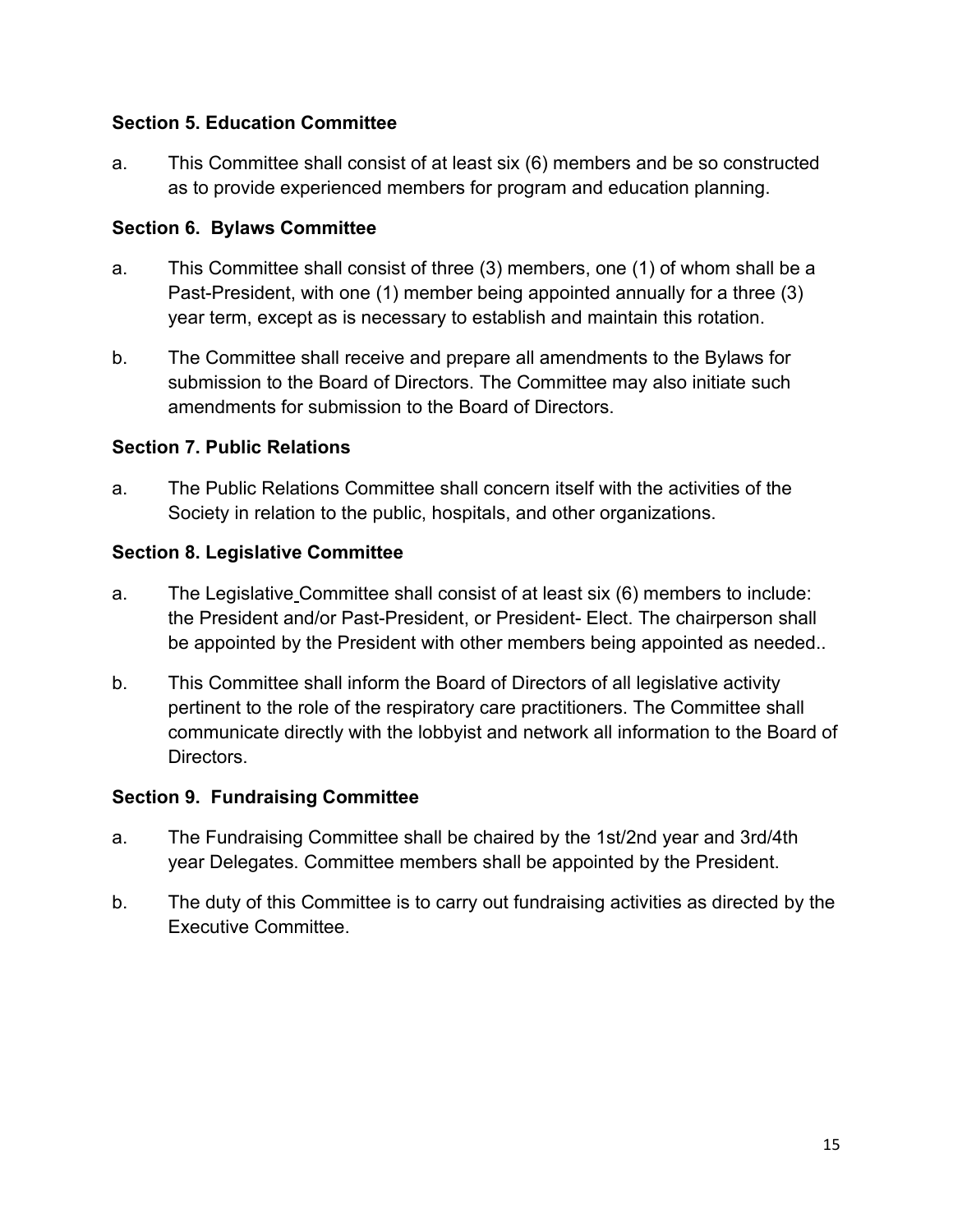#### **ARTICLE XII CHAPTER ORGANIZATIONS**

### **Section 1. Boundaries**

The Society may be divided into a maximum of ten (10) chapters and no fewer than (3) chapters. Boundaries of the chapters will be determined by the Society's operating policies.

### **Section 2. Organization**

The policies under which the chapters are governed shall not be in conflict with these Bylaws.

### **Section 3. Officers and Chapter Representation**

- a. The President of each active chapter shall be a voting member of the Society's Board of Directors.
- b. The Active Members of this Society who are employed within the chapter boundaries may elect a President, Secretary, and Treasurer and other officers as circumstances may require. The Secretary may be the official correspondent for the chapter to the Society.
- c. The membership in a Chapter shall be determined by address listed with AARC with stipulations by petition.

### **ARTICLE XIII SOCIETY MEDICAL ADVISOR**

The Society shall have at least one (1) Medical Advisor who shall conform to Article X, Section 3 of the AARC Bylaws. Each Chapter may have at least one (1) Medical Advisor.

### **ARTICLE XIV FISCAL YEAR**

The fiscal year of this Society shall be from January 1 through December 31.

### **ARTICLE XV DUES AND ASSESSMENTS**

## **Section 1. Active, Associate Members within the Society's Boundaries**

Society dues shall be considered paid in full upon payment of AARC dues. Compliance with Article III, Section 8, of the AARC Bylaws is required for Society membership.